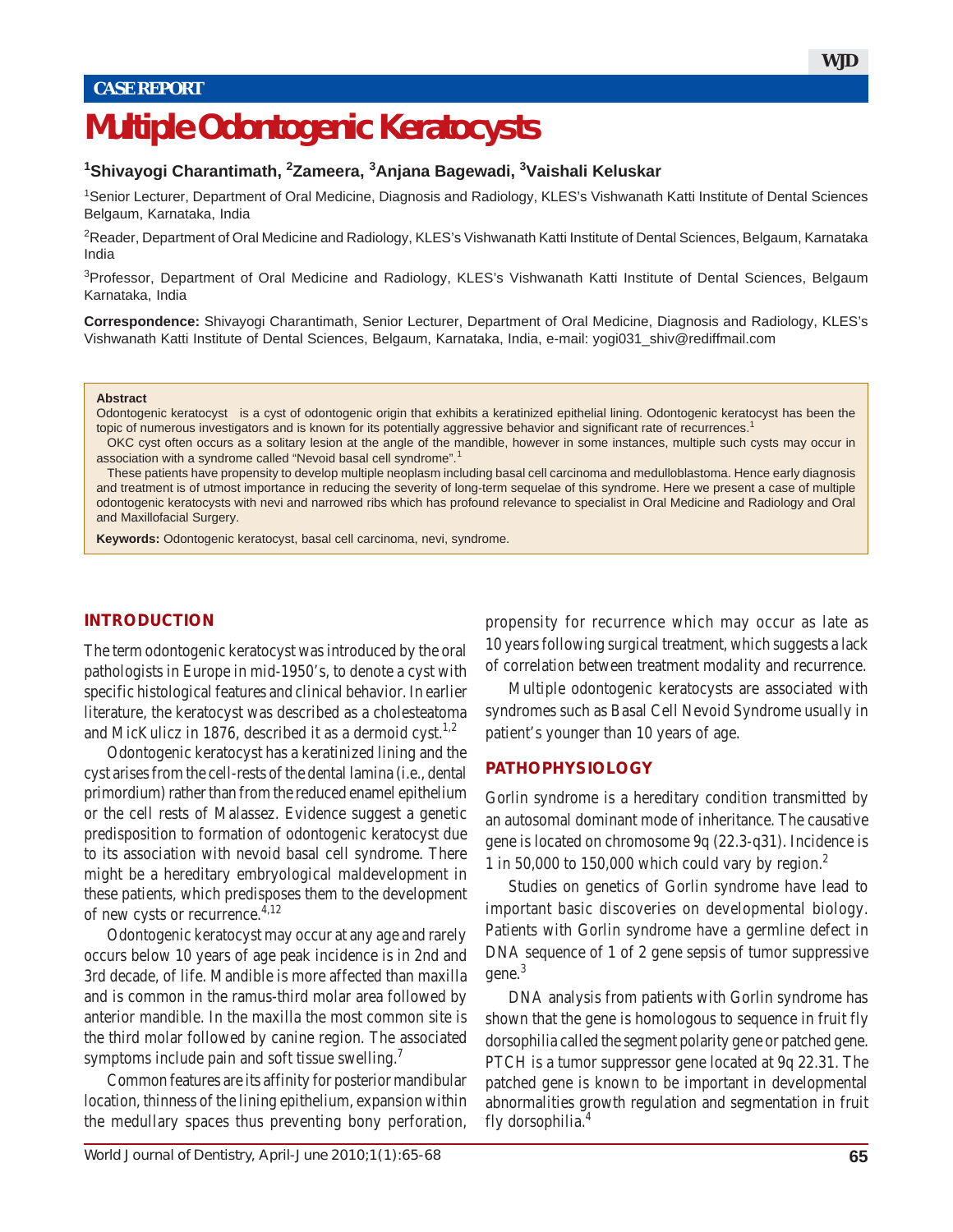Basal cell carcinomas from patients, with Gorlin syndrome have abnormalities of the patched sequence gene suggesting a potential role of this gene as a tumor supressor gene.4

In dorsophilia, the patched gene functions as a components of the Hedgehog signaling pathway. Hedgehog is a diffusible protein that binds to and inhibits PTCH. In NBCC the Sonce Hedgehog signaling pathway is expressed during early murine tooth development. There is evidence that mutations in PTCH account for the development of odontogenic keratocyst.5

One of the challenges of Gorlin syndrome is diagnosing patients where most of them commonly present in 3rd to 4th decade of life with either dental cysts or basal cell carcinoma. In a significant percentage of patients the syndrome is probably never diagnosed.

#### **Diagnostic Criteria for Gorlin Syndrome6**

Diagnostic criteria is given by Evans et al. These criteria were modified by Komones et al in 1997. Gorlin syndrome can be established when two major or one minor criteria are present.

# **Major Criteria**

- 1. More than two basal cell carcinomas or one BCC under the age of 20 years.
- 2. Histologically proven odontogenic keratocyst of the jaws.
- 3. Three or more cutaneous palmar or plantar pits.
- 4. Bifid, fused or markedly splayed ribs.
- 5. First degree relative with NBCCS.

# **Minor Criteria**

Any one of the following features:

- 1. Proven macrocephaly after adjustment for height
- 2. One of several orofacial congenital malformation, cleftlip or palate, frontal bossing, coarse face, moderate to severe hypertelorism.
- 3. After skeletal abnormalities, marked pectus deformity, marked syndactyly of the digits.
- 4. Radiological abnormalities, bridging of the sella turcia vertebral anomalies such as hemivertebra, fusion or elongation of the vertebral bodies modeling defects of hands and feet
- 5. Ovarian fibroma.
- 6. Medullobalstoma

# **CASE REPORT**

A 21-year-old male patient reported to the OPD of Department of Oral Medicine and Diagnostic and Radiology, Institute of Dental Sciences, Belgaum with chief complaint of pain in upper right back region of jaw since 10 days (Fig. 1, Patient profile).



**Fig. 1:** Showing patient profile



**Fig. 2:** Pigmentation on flexor surface of right upper limb

Patient was moderately built and well-nourished with no history of chewing habits and nonsignificant medical and dental history.

General physical examination revealed a bluish black macular pigmentation measuring around  $2 \times 2$  cm on flexor surface of right upper limb with hair growth and irregular border as shown in Figure 2 and similar pigmented area was seen on upper part of right back region as shown in Figure 3.

The pigmentation was noticed since two months and was gradually increasing in size suggesting a provisional diagnosis of nevi for the same. On intraoral examination a well-defined vestibular swelling measuring about  $2 \times 2$  cm was observed extending from 14-15 region as shown in Figure 4 with inflammation of overlying mucosa.

The inspectory findings were confirmed on palpation. Swelling was firm in consistency tender, nonfluctuant and nonpulsative.

Further the patient was subjected for radiographic examination which revealed:

- 1. A well-defined periapical radiolucency measuring around  $2 \times 2$  cm between right max 1st and 2nd premolar with divergent roots (Fig. 5).
- 2. An orthopantomogram revealed following features as shown in Figure 6: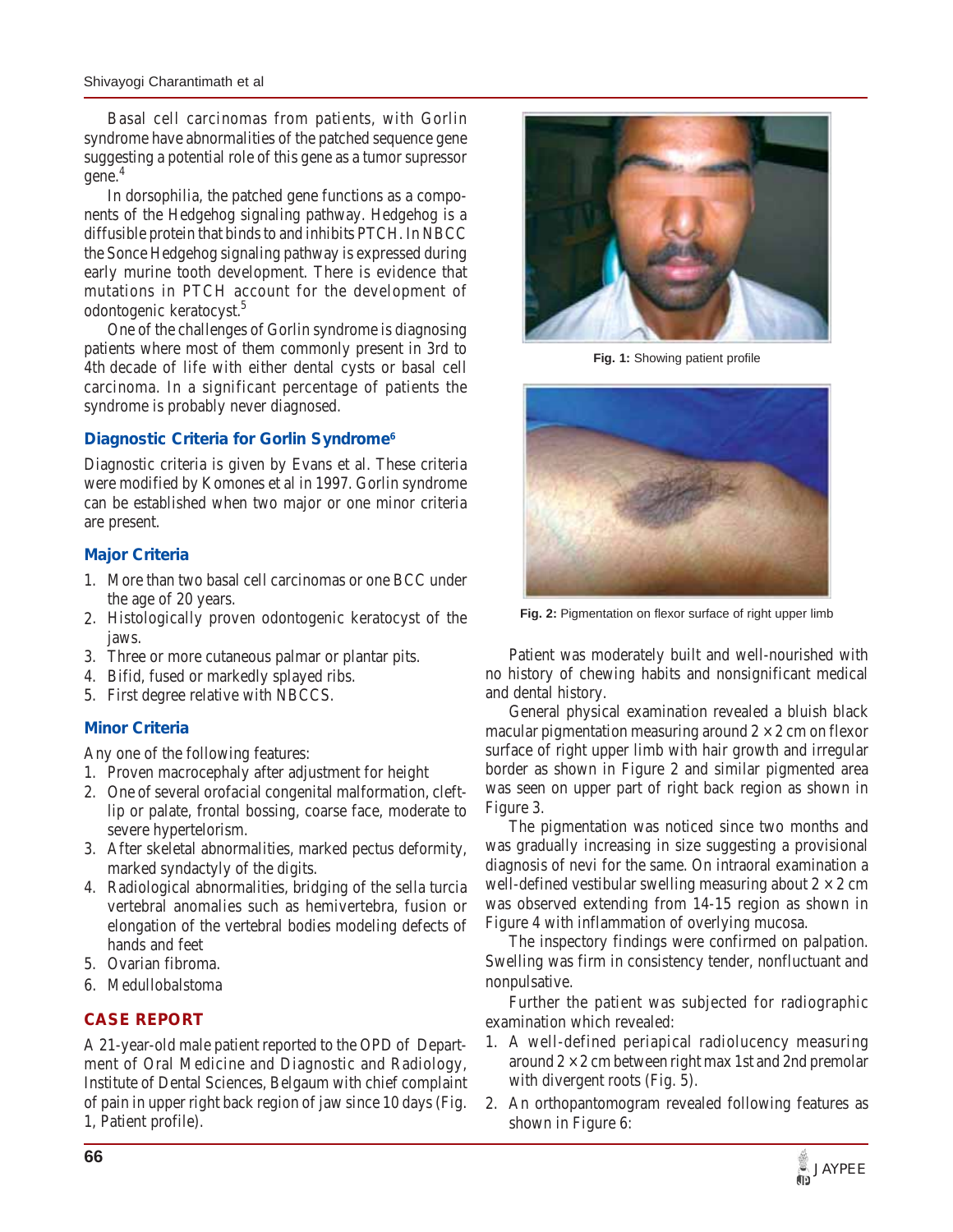



**Fig. 4:** Intraoral swelling in 14 and 15 region



radiolucency in relation to 33 and 43 region inferior displacement of 48



**Fig. 6:** Histopathological picture



**Fig. 3:** Pigmentation on upper part of right back region **Fig. 7:** Chest radiograph shows narrow ribs on right side and reduced inter rib distance on left 2nd and 3rd rib

- In relation to right ramus of mandible a well-defined unilocular radiolucency measuring around  $4 \times 5$  cm in diameter extending from mesial root apex of 1st mandibular molar to ramus area with scalloped margin, well-defined cortication with inferior displacement of 48.
- In relation to mandibular anterior region, a welldefined multilocular radiolucency was seen extending from 33 to 43 region giving a soap bubble appearance.
- In relation to upper right maxilla a well-defined radiolucency was seen between 14 and 15 region with divergent root and impacted 28.

Observing the OPG findings a radiographic diagnosis of multiple odontogenic keratocysts was suggested.

The patient was subjected for incisional biopsy following the routine blood examination.

Histopathological report revealed stratified squamous parakeratinized epithelium with 4 to 6 cells layers without rete pegs, epithelium appeared to be detached from the underlying connective tissue. Basal cells showed corrugated keratin. Connective tissue showed bundles of collagen fibers with spindle shaped fibroblast and in the juxtaepithelium region stroma was loosely arranged. Few endothelial lined blood vessels with RBC were also seen. All the above features were suggestive of odontogenic keratocyst (Fig. 7).

Thus a final diagnosis of multiple odontogenic keratocyst was made.

Then the patient was subjected to chest radiography which revealed narrow ribs on right side and reduced inter rib distance on left 2nd and 3rd rib.

Finally based on clinical and radiographic findings a consistent diagnosis of Nevoid basal cell carcinoma syndrome was given.

# **DISCUSSION**

Odontogenic keratocysts contribute up to 3.11% of all developmental odontogenic cysts and may be found from